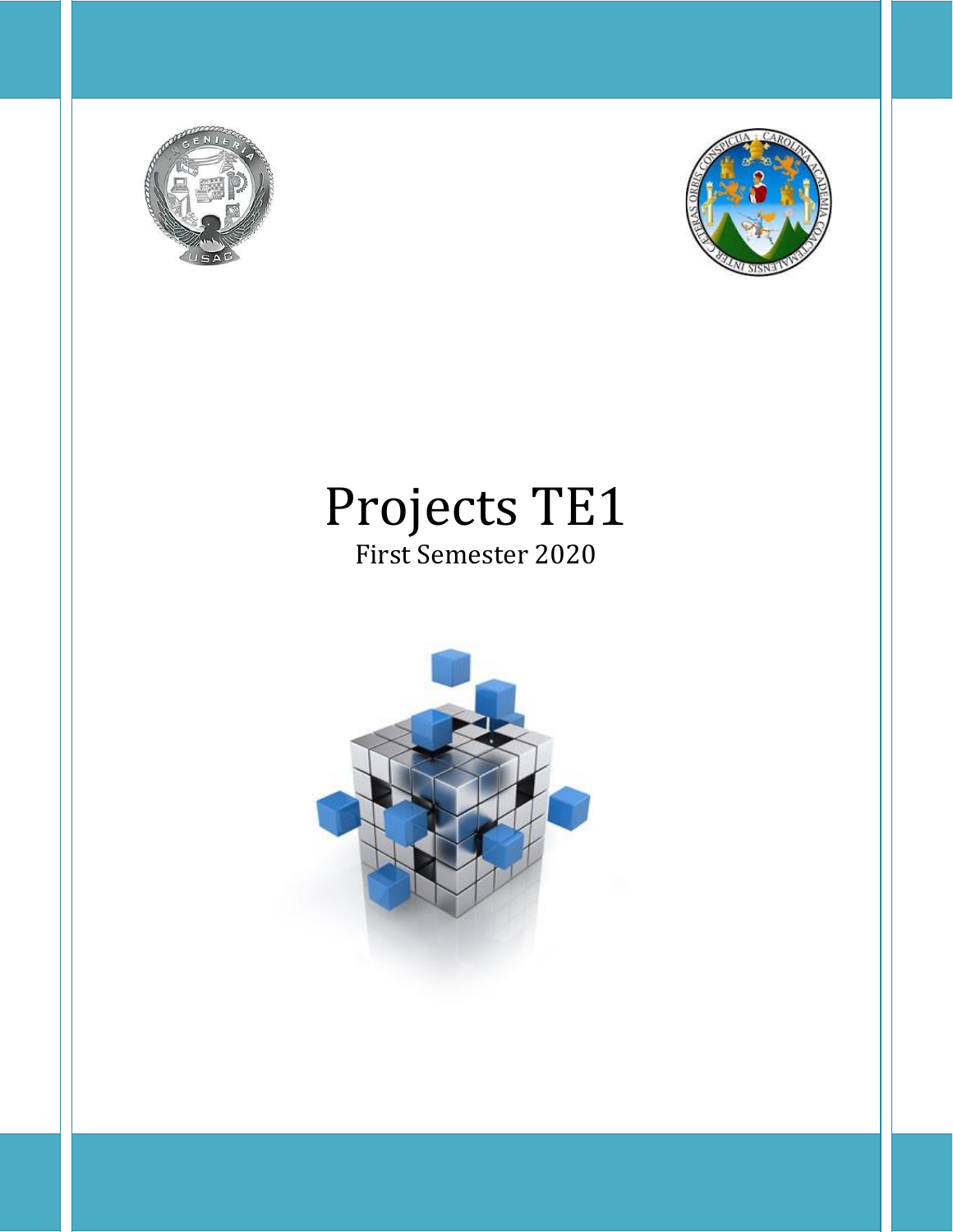# **General Instructions**

The projects will be done **individually** or in **pairs** at most.

The date to submit the report in digital version (Word and PDF) and oral presentation (a YouTube link with a video) is February 2nd until midnight (one day before the exam). The digital report and YouTube link will be sent to the following mail:

## [ingles@ing.usac.edu.gt](mailto:ingles@ing.usac.edu.gt)

In the subject of the message of the mail students must include the following phrase: "Proficiency project, Technical English #", instead of the last symbol, place the number of course you are taking the exam about. In the body of the message place the names and ID's of all the member or members included in the project.

On the other hand, the written version of the report will be turned in during the exam (February 3rd) in a **letter size blue folder** with fastener and a cover page identifying at least: name or names of the members, ID numbers (of the university), date, affiliation and the phrase "Proficiency project, Technical English #".

The following rubric must be included on the cover page:

| Presentation              | /15  |
|---------------------------|------|
| Introduction              | / 15 |
| Objectives                | / 15 |
| State-of-the-art (Theory) | -10  |
| Conclusions               | / 15 |
| Annexes                   | 5    |
| References                |      |
| <b>Oral Presentation</b>  | 25   |

You will choose ONLY ONE PROJECT according to your career (or the closest one) or your partner's career (in case you did it in pairs).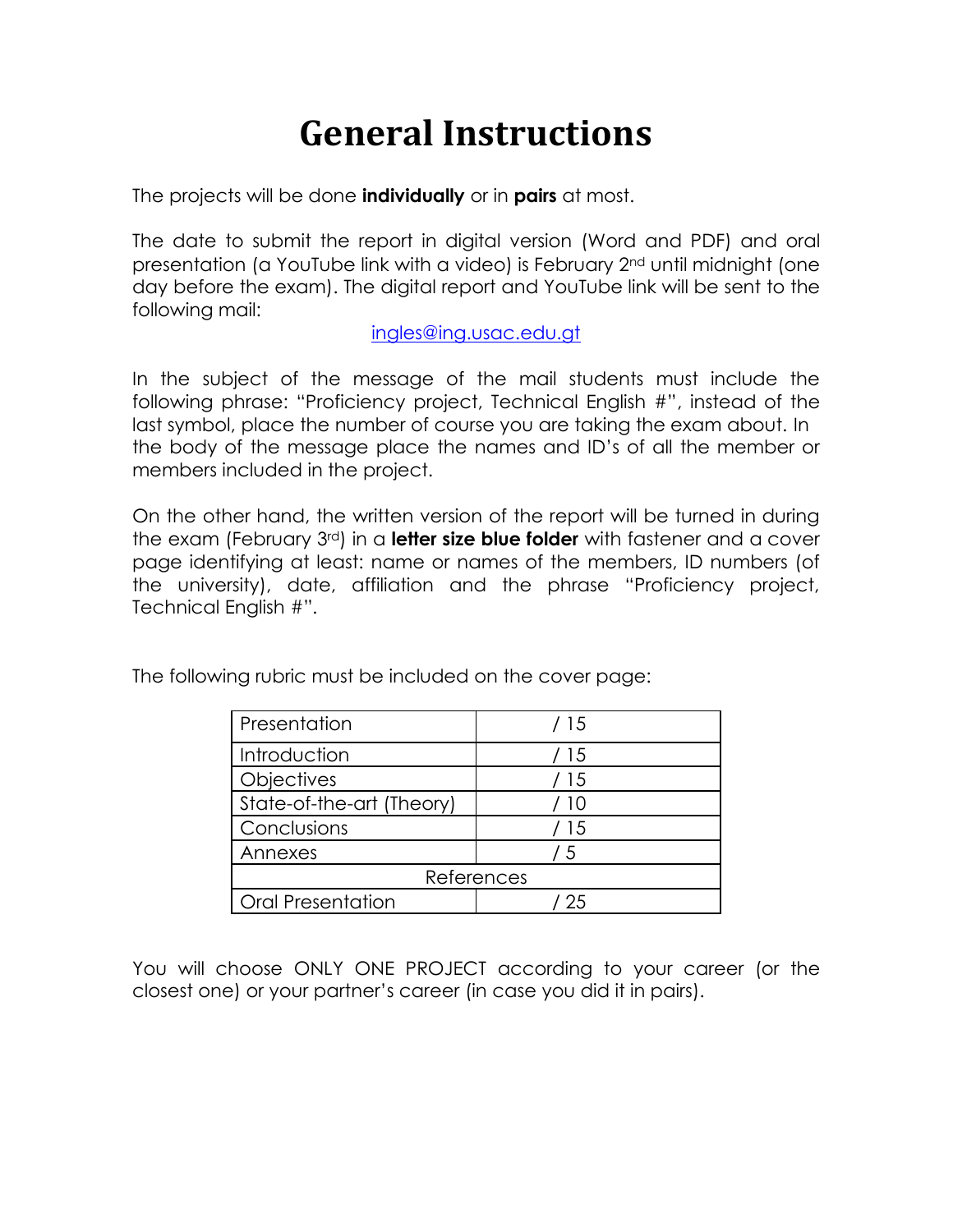# **Environmental Engineering**

## **Environmental Laws in Guatemala**

**Objective:** To learn and explain the most important environmental laws in Guatemala

**Activity:** To investigate and understand the environmental laws in Guatemala.

- Each student or students will investigate the different types of environmental laws that exist in Guatemala.
- Each student or students will state the importance of these types of laws in Guatemala.
- Each student or students is going to investigate different enterprises that controls that these laws are applied in Guatemala
- The students will write a written report that includes the following:
	- ➢ **Front Page**
	- ➢ **Index**
	- ➢ **Introduction**
	- ➢ **Objectives**
	- ➢ **Investigation**
	- ➢ **Conclusions**
	- ➢ **Annexes**
	- ➢ **References**
- A power point presentation is also required where this will only contain necessary information (images, tables, graphs, long texts are not allowed)
- A brochure may also be included summarizing your investigation.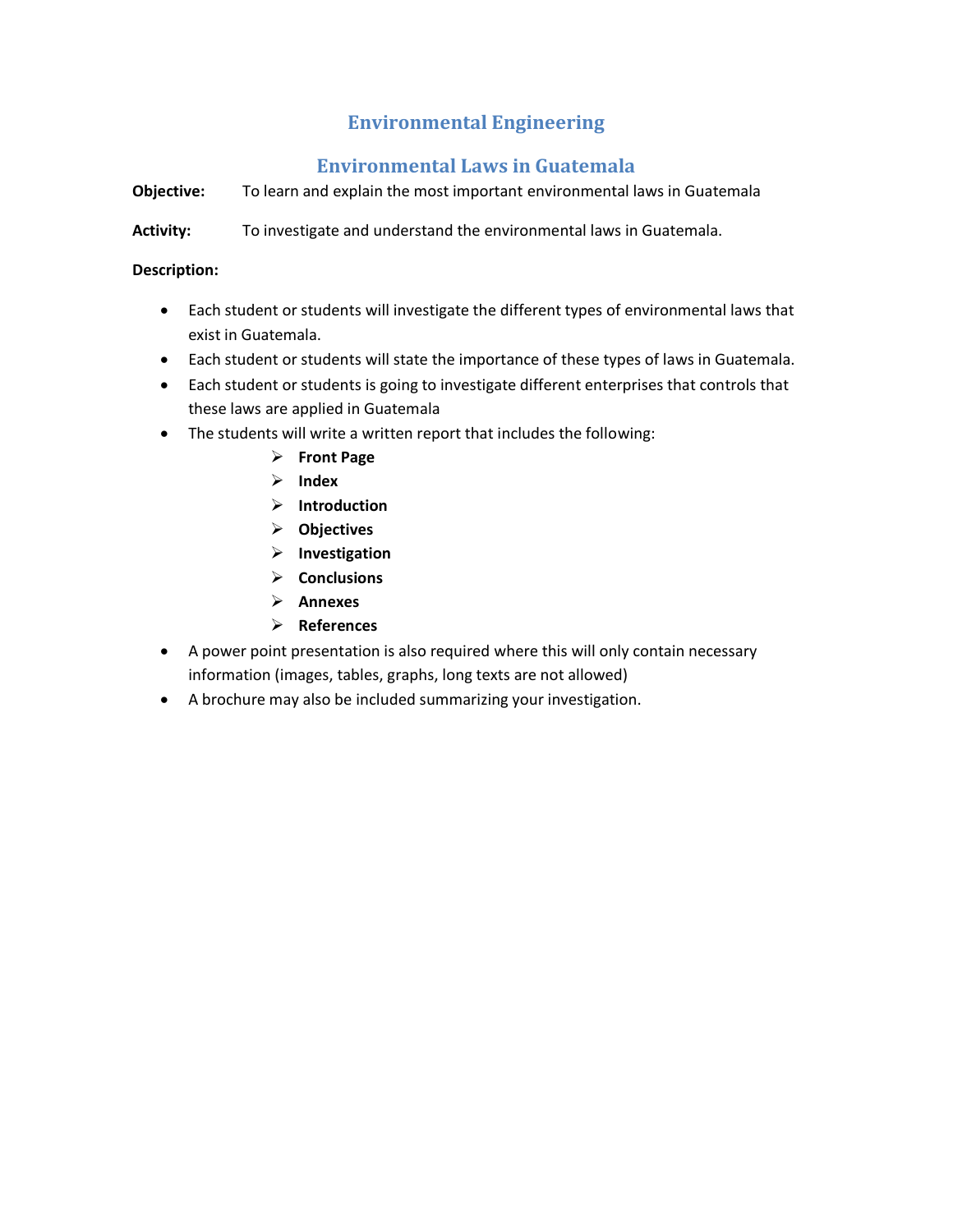## **Technical English**

## **Environmental Engineering**

• Subject:

Environment

• Topic:

Environmental problems

• Objective:

To know the major environmental problems, their causes, effects and strategies to prevent them.

• Description:

The project consists on researching an environmental problem. For example: air pollution, overpopulation, water pollution, etc.

For it you should interview people with a survey (10 questions and 10 surveys). For example, these questions can be:

- How the problem affects you in an everyday basis?
- Can you contribute in preventing this problem?

As part of your project you should include a "manual" where you explain the problem's causes and effects and what strategies can be implemented to decrease its impact.

Procedure:

The students are going to develop a Manual with the strategies that can be implemented to decrease the impact of the environmental problem with images, showing the causes and effects.

The purpose is to show, through a presentation done in Power Point how to prevent the problem.

The process must be described in a clear way in English and the students will also have to explain the causes, effects and one example of a real case in Guatemala.

• Students will present also a written investigation about the environmental problem they choose, and this must include:

1. Index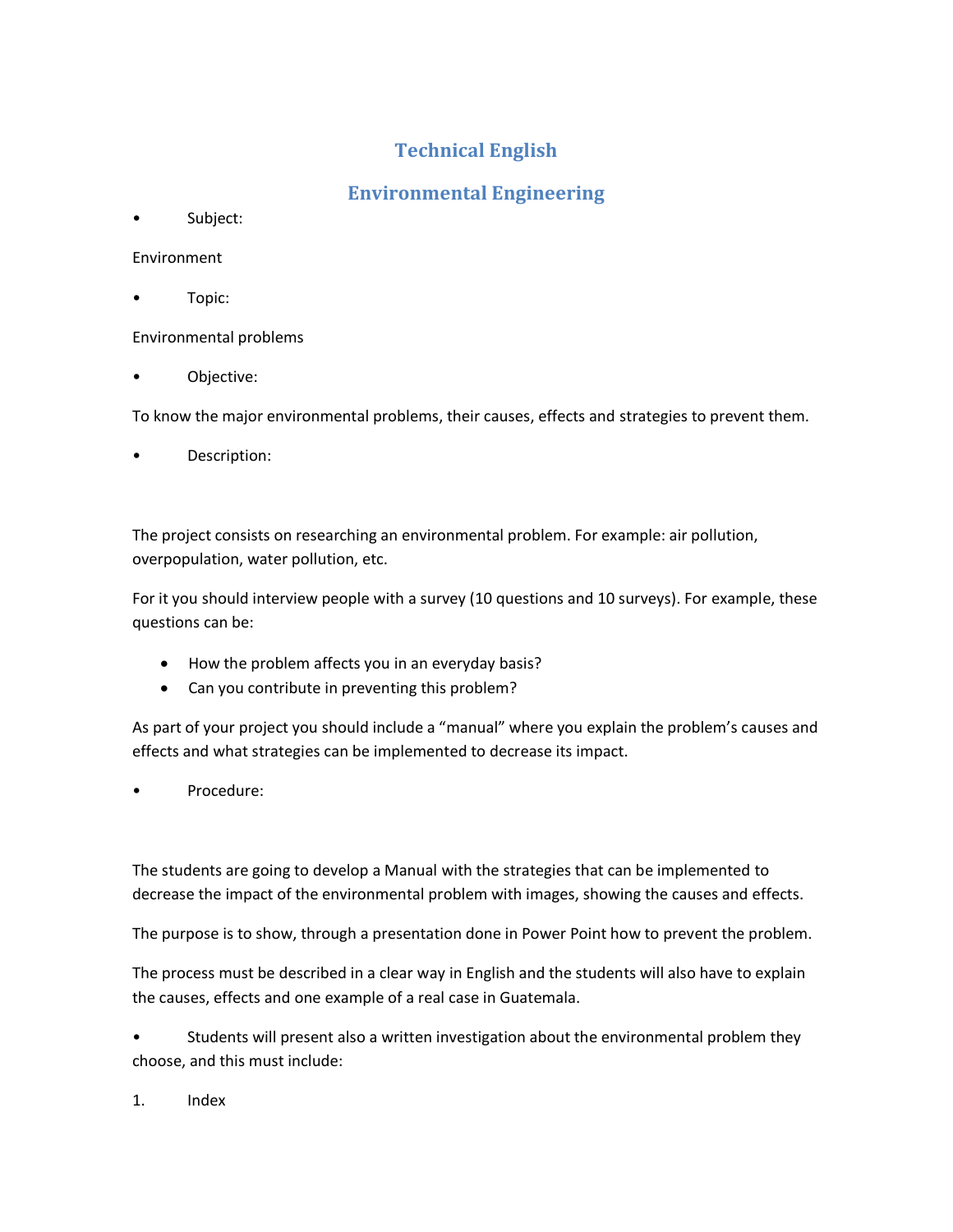- 2. Introduction
- 3. Objectives (1 General and 3 specifics)
- 4. Environmental problem's Manual
- 5. Conclusions (coinciding with the objectives)
- 6. Annexes (surveys)
- 7. Bibliography
- 8. CD with the presentation

• In the same way, the students have to present a VIDEO explaining the Environmental problem and the prevent strategies.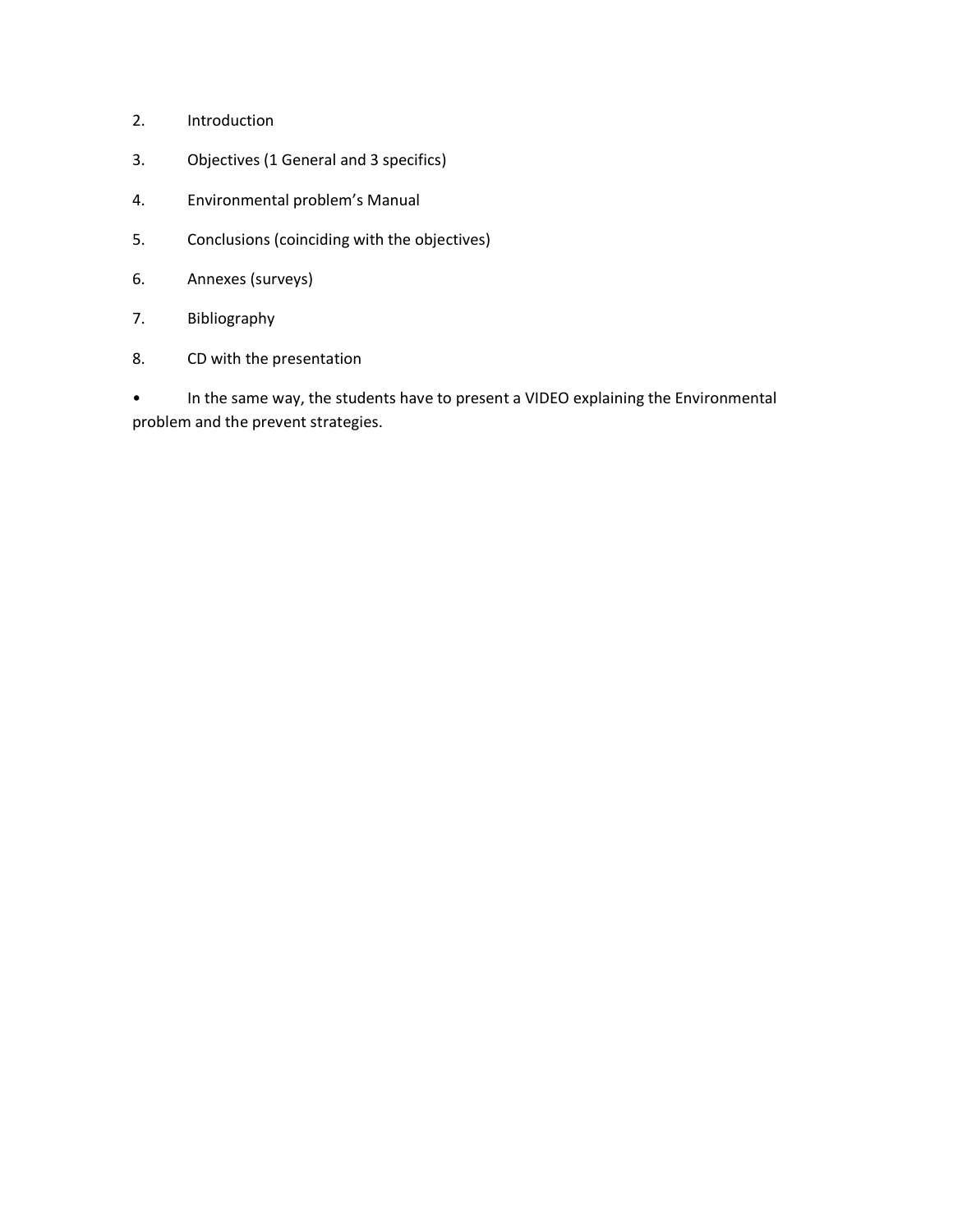# **Mechanical and Mechanical Industrial Engineering**

## **Choose one of the following topics**

## **Thermal Treatments (Heat Treatment in metals)**

**Objective:** To learn and explain the different types of thermal treatments in metals.

**Activity:** To investigate and show how thermal treatments are applied in metals.

#### **Description:**

- Each student or students will investigate the different types thermal treatments in metals.
- Each student or students will explain each type of thermal treatment and how they are applied to metals and how their mechanical properties change.
- Each student or students is going to investigate different enterprises that do this kind of work in Guatemala.
- The students will write a written report that includes the following:
	- ➢ **Front Page**
	- ➢ **Index**
	- ➢ **Introduction**
	- ➢ **Objectives**
	- ➢ **Investigation**
	- ➢ **Conclusions**
	- ➢ **Annexes**
	- ➢ **References**
- A power point presentation is also required where this will only contain necessary information (images, tables, graphs, long texts are not allowed)
- A brochure may also be included summarizing your investigation.

## **Thermochemical Treatments**

**Objective:** To learn and explain the different types of thermochemical treatments in metals.

**Activity:** To investigate and show how thermochemical treatments are applied in metals.

- Each student or students will investigate the different types thermochemical treatments in metals.
- Each student or students will explain each type of thermochemical treatment and how they are applied to metals and how their mechanical properties change.
- Each student or students is going to investigate different enterprises that do this kind of work in Guatemala.
- The students will write a written report that includes the following: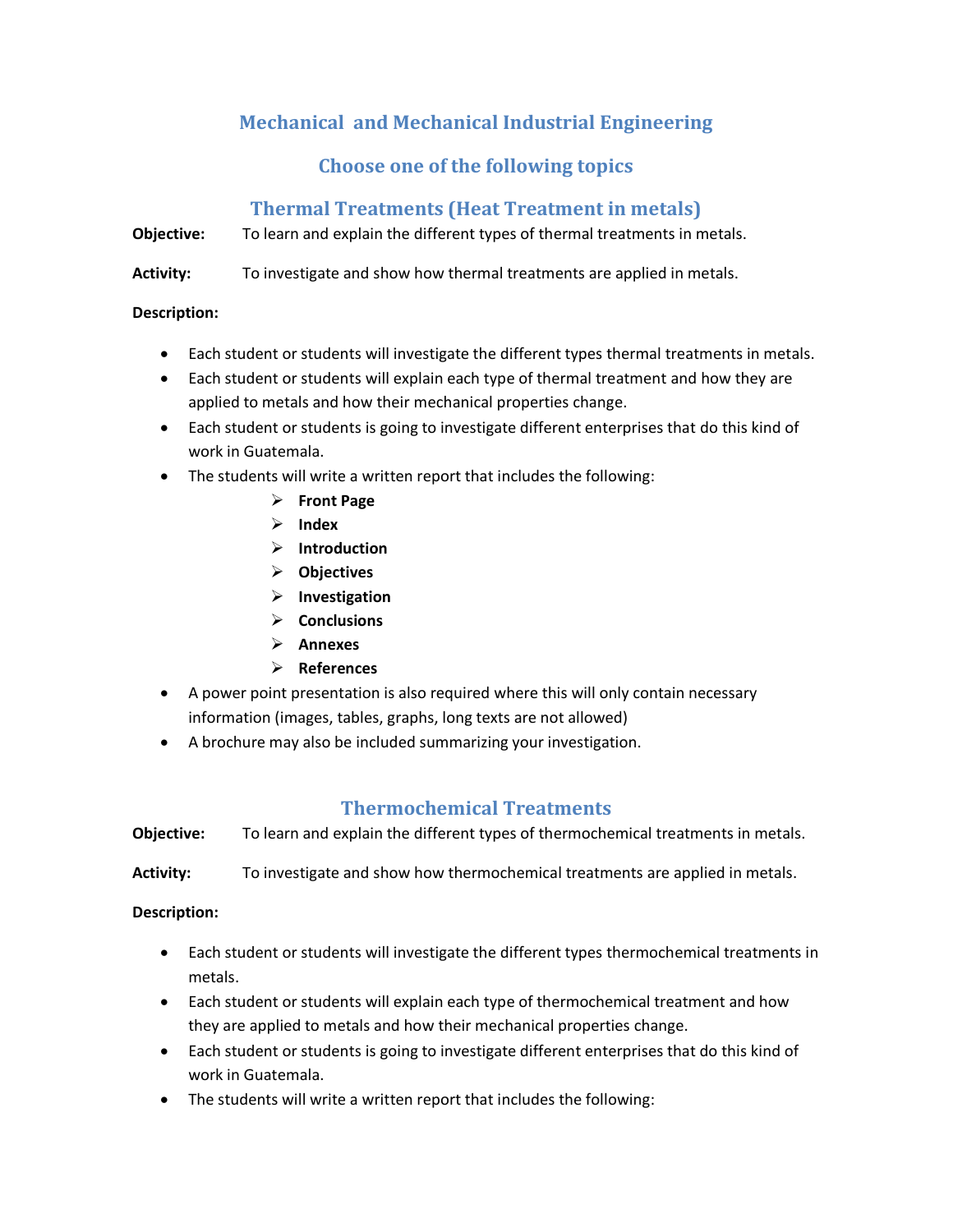- ➢ **Front Page**
- ➢ **Index**
- ➢ **Introduction**
- ➢ **Objectives**
- ➢ **Investigation**
- ➢ **Conclusions**
- ➢ **Annexes**
- ➢ **References**
- A power point presentation is also required where this will only contain necessary information (images, tables, graphs, long texts are not allowed)
- A brochure may also be included summarizing your investigation.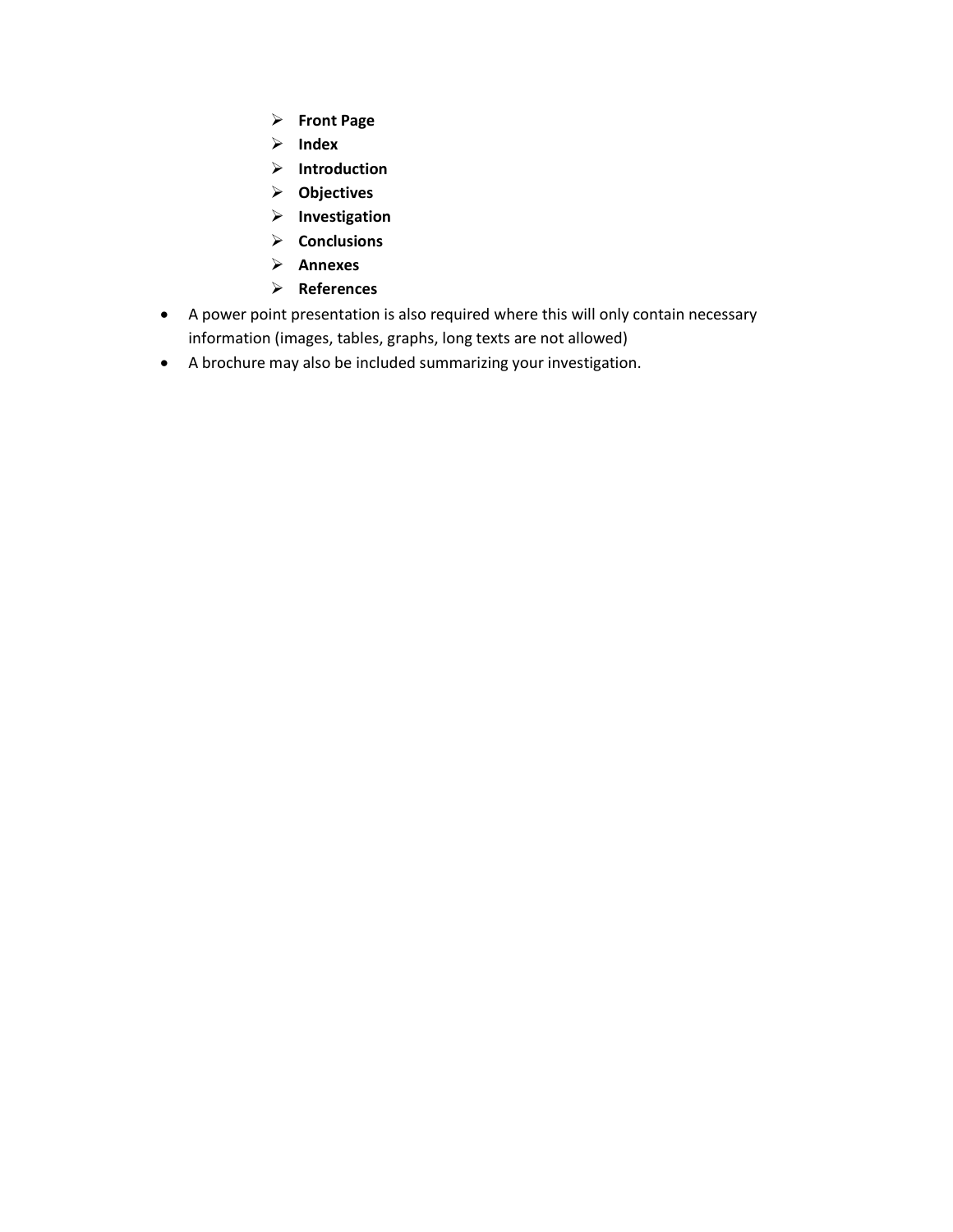## **Civil Engineering**

# **Choose one of the following topics**

## **Types of Steel**

**Objective:** To learn and explain the different types steels.

**Activity:** To investigate and explain the variations of carbon in steel.

#### **Description:**

- Each student or students will investigate the different types thermal treatments in metals.
- Each student or students will explain each type of thermal treatment and how they are applied to metals and how their mechanical properties change.
- Each student or students is going to investigate different enterprises that do this kind of work in Guatemala.
- The students will write a written report that includes the following:
	- ➢ **Front Page**
	- ➢ **Index**
	- ➢ **Introduction**
	- ➢ **Objectives**
	- ➢ **Investigation**
	- ➢ **Conclusions**
	- ➢ **Annexes**
	- ➢ **References**
- A power point presentation is also required where this will only contain necessary information (images, tables, graphs, long texts are not allowed).
- A brochure may also be included, summarizing your investigation.

## **Hardness Tests and Mechanical Properties**

**Objective:** To learn and explain the different types of hardness test

**Activity:** To describe the different hardness test and explain the different mechanical properties.

- Each student or students will investigate the different types of hardness test.
- Each student or students will explain the mechanical properties of materials.
- The students will write a written report that includes the following:
	- ➢ **Front Page**
	- ➢ **Index**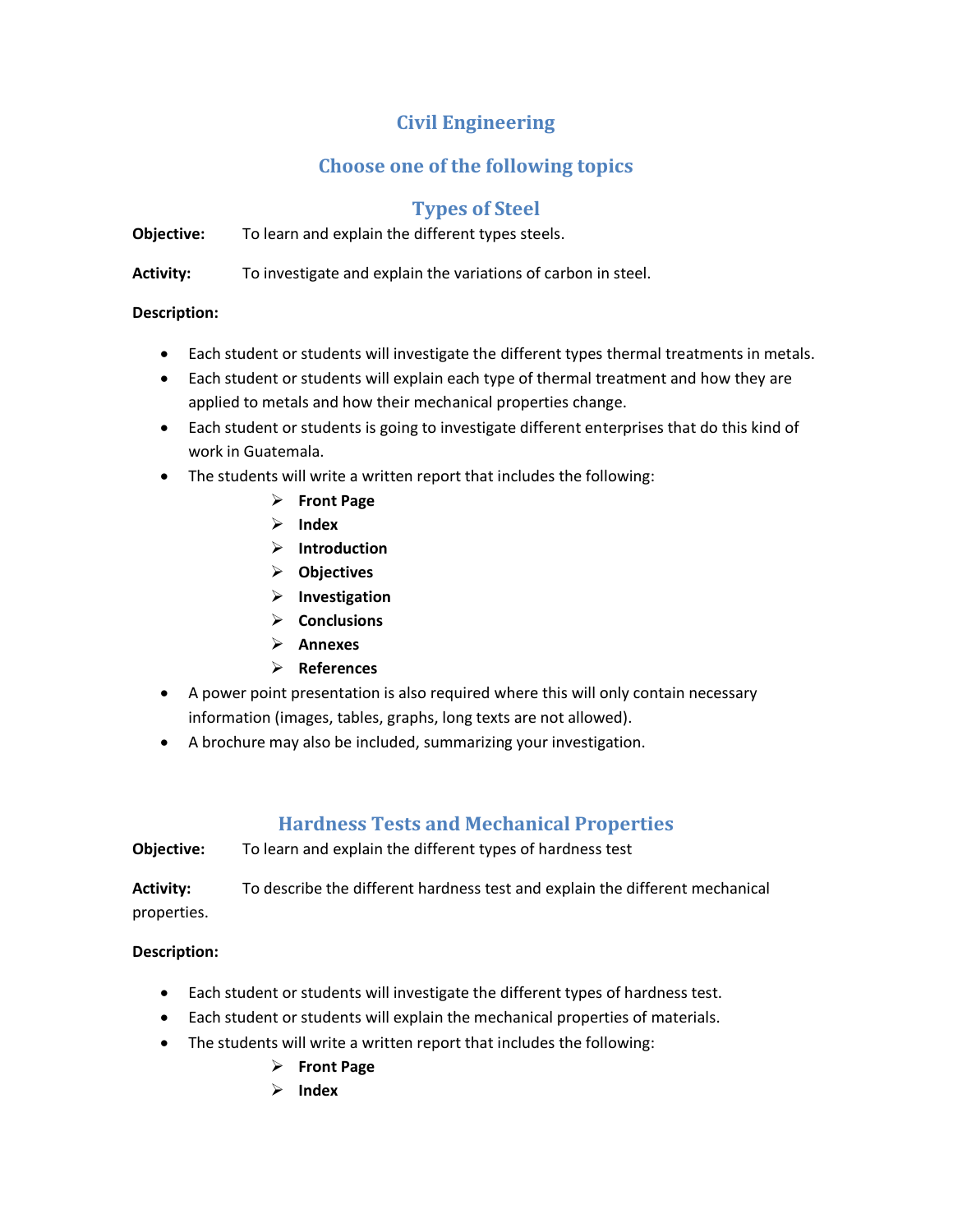- ➢ **Introduction**
- ➢ **Objectives**
- ➢ **Investigation**
- ➢ **Conclusions**
- ➢ **Annexes**
- ➢ **References**
- A power point presentation is also required where this will only contain necessary information (images, tables, graphs, long texts are not allowed).
- A brochure may also be included, summarizing your investigation.

## **Destructives Test and Nondestructive Test**

**Objective:** To learn and explain the different tests that a material can undergo.

Activity: To investigate and explain the destructive and nondestructive tests.

- Each student or students will investigate the different types of destructives tests.
- Each student or students will investigate the different types of nondestructive tests.
- The students will write a written report that includes the following:
	- ➢ **Front Page**
	- ➢ **Index**
	- ➢ **Introduction**
	- ➢ **Objectives**
	- ➢ **Investigation**
	- ➢ **Conclusions**
	- ➢ **Annexes**
	- ➢ **References**
- A power point presentation is also required where this will only contain necessary information (images, tables, graphs, long texts are not allowed).
- A brochure may also be included, summarizing your investigation.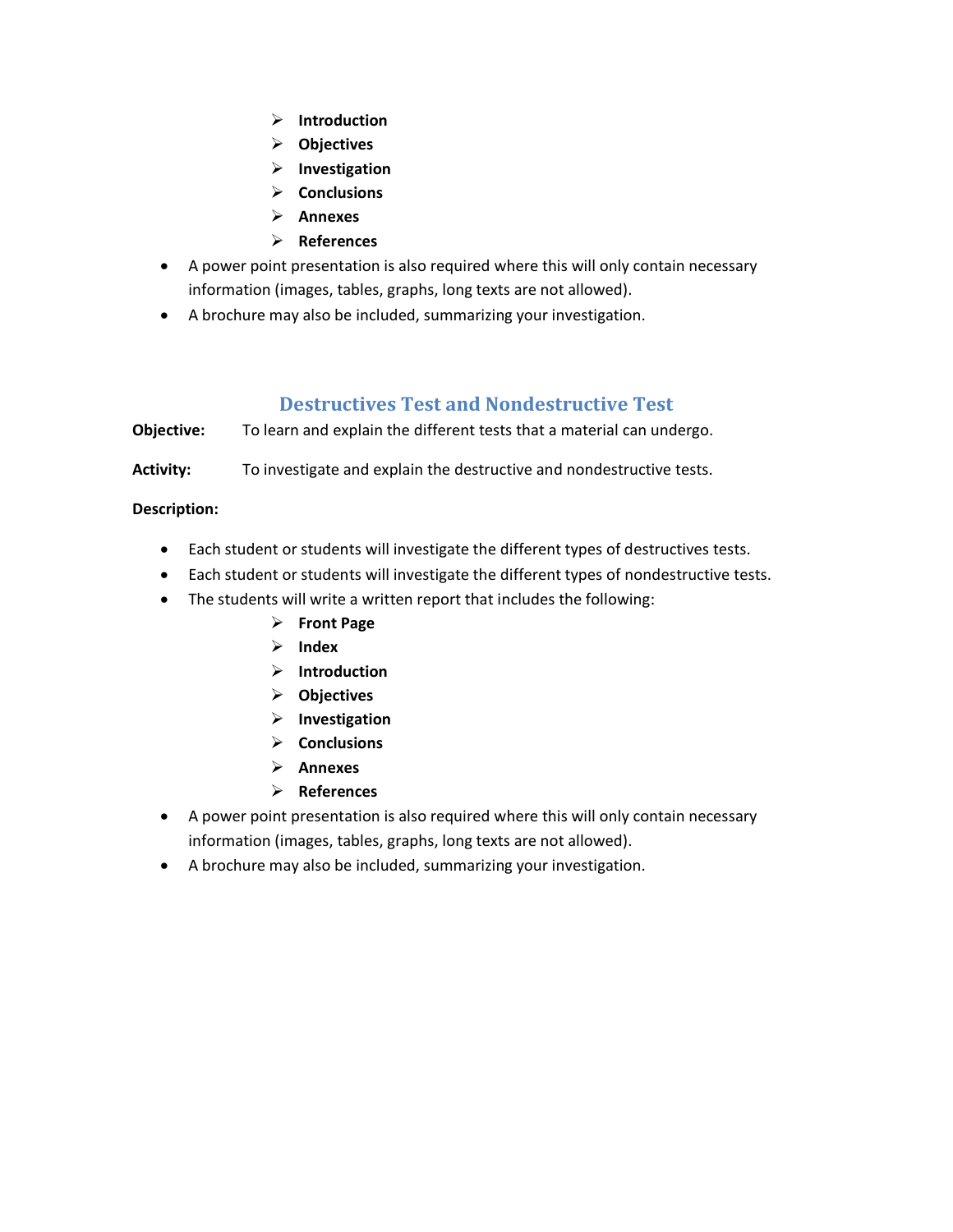# **Electric, Electronic and Mechanical Electric Engineering**

## **Electromagnet**

**Objective:** To learn and explain how an electromagnet works.

**Activity:** To investigate and make an electromagnet lightning a bulb.

- Each student or students will investigate how an electromagnet works and describe it.
- Each student or students will make a sample of it working.
- Each student or students will investigate how this can be applied to engineering
- The students will write a written report that includes the following:
	- ➢ **Front Page**
	- ➢ **Index**
	- ➢ **Introduction**
	- ➢ **Objectives**
	- ➢ **Investigation**
	- ➢ **Conclusions**
	- ➢ **Annexes**
	- ➢ **References**
- A power point presentation is also required where this will only contain necessary information (images, tables, graphs, long texts are not allowed).
- A brochure may also be included, summarizing your investigation.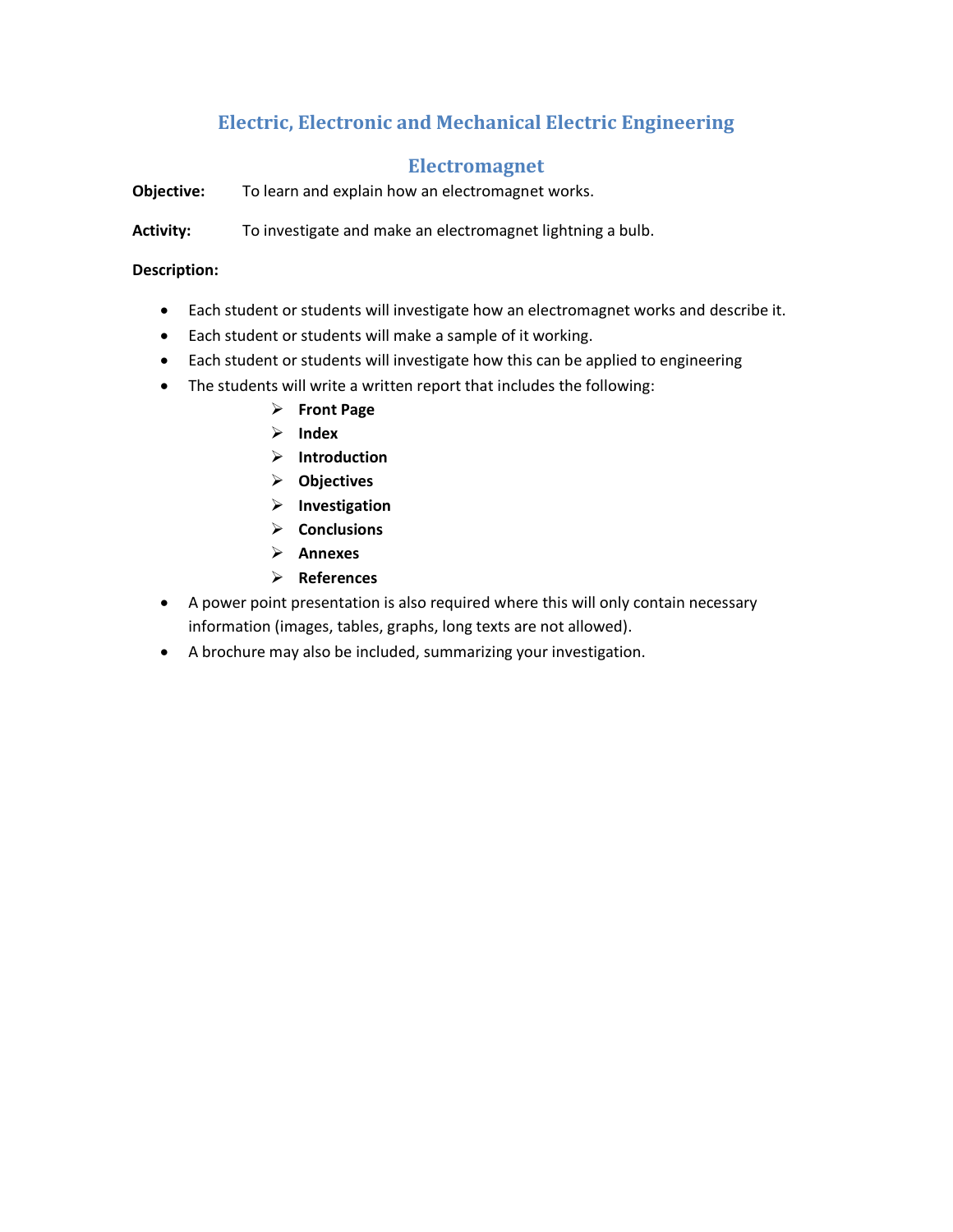## **Science and System Engineering**

## **Installing an IDE**

**Objective:** To investigate, install and display an IDE in a computer.

**Activity:** To learn how to install an IDE and display a window where mathematical functions are done.

#### **Description:**

- Each student or students will investigate how to install an IDE.
- Each student or students will create a tutorial on how to install an IDE.
- Each student or students will create a window displaying mathematical functions such as addition, subtraction, division and multiplication.
- The window need to create another window showing the answer, a close button, a create button.
- The students will write a written report that includes the following:
	- ➢ **Front Page**
	- ➢ **Index**
	- ➢ **Introduction**
	- ➢ **Objectives**
	- ➢ **Investigation**
	- ➢ **Conclusions**
	- ➢ **Annexes**
	- ➢ **References**
- A power point presentation is also required where this will only contain necessary information (images, tables, graphs, long texts are not allowed).
- A brochure may also be included, summarizing your investigation.

## **Industrial and Mechanical Industrial Engineering**

## **Statistical Report**

**Objective:** To learn and explain how excel can be used for statistical purposes.

**Activity:** To go out in the field and create a survey and pass it on into the clients of a cafeteria and report their results.

- Each student or students will create a survey with 10 questions asking them how they grade the service, the food and what will they want or expect in a cafeteria.
- Pass the survey at least to 20persons in 2 different cafeterias.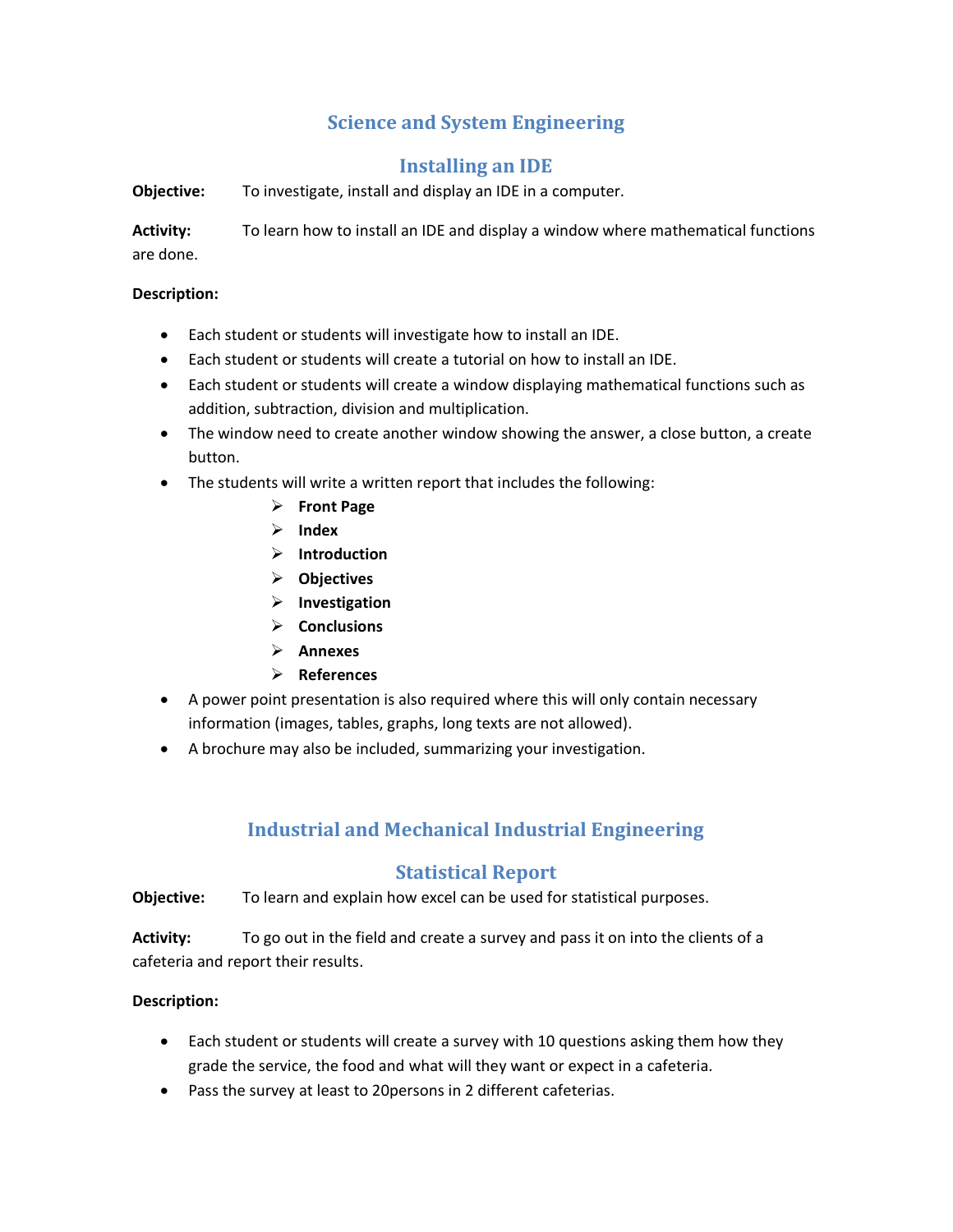- Each student or students will report the results in excel creating a graph per question and explain thus giving recommendations if possible of the results.
- •
- The students will write a written report that includes the following:
	- ➢ **Front Page**
	- ➢ **Index**
	- ➢ **Introduction**
	- ➢ **Objectives**
	- ➢ **Investigation**
	- ➢ **Conclusions**
	- ➢ **Annexes**
	- ➢ **References**
- A power point presentation is also required where this will only contain necessary information (images, tables, graphs, long texts are not allowed).
- A brochure may also be included, summarizing your investigation.
- A copy of the survey must be included in the report and the groups need to show during the presentation the surveys pass onto the clients.

# **Chemical Engineering**

## **Chemistry Labs Instrumentation**

#### **Objective:** To know the instrumentation used in the labs

**Activity:** To investigate the name and usage of the different instruments used in chemistry labs of the school of engineering.

- Each student or students will research at least 6 different instruments used in the lab, how to use them, the margin of error of each instrument and other important issued about them.
- Each student or students will explain the different instruments; they will prepare posters, banners with the pictures and explanations of all of them.
- The students will write a written report that includes the following:
	- ➢ **Front Page**
	- ➢ **Index**
	- ➢ **Introduction**
	- ➢ **Objectives**
	- ➢ **Investigation**
	- ➢ **Conclusions**
	- ➢ **Annexes**
	- ➢ **References**